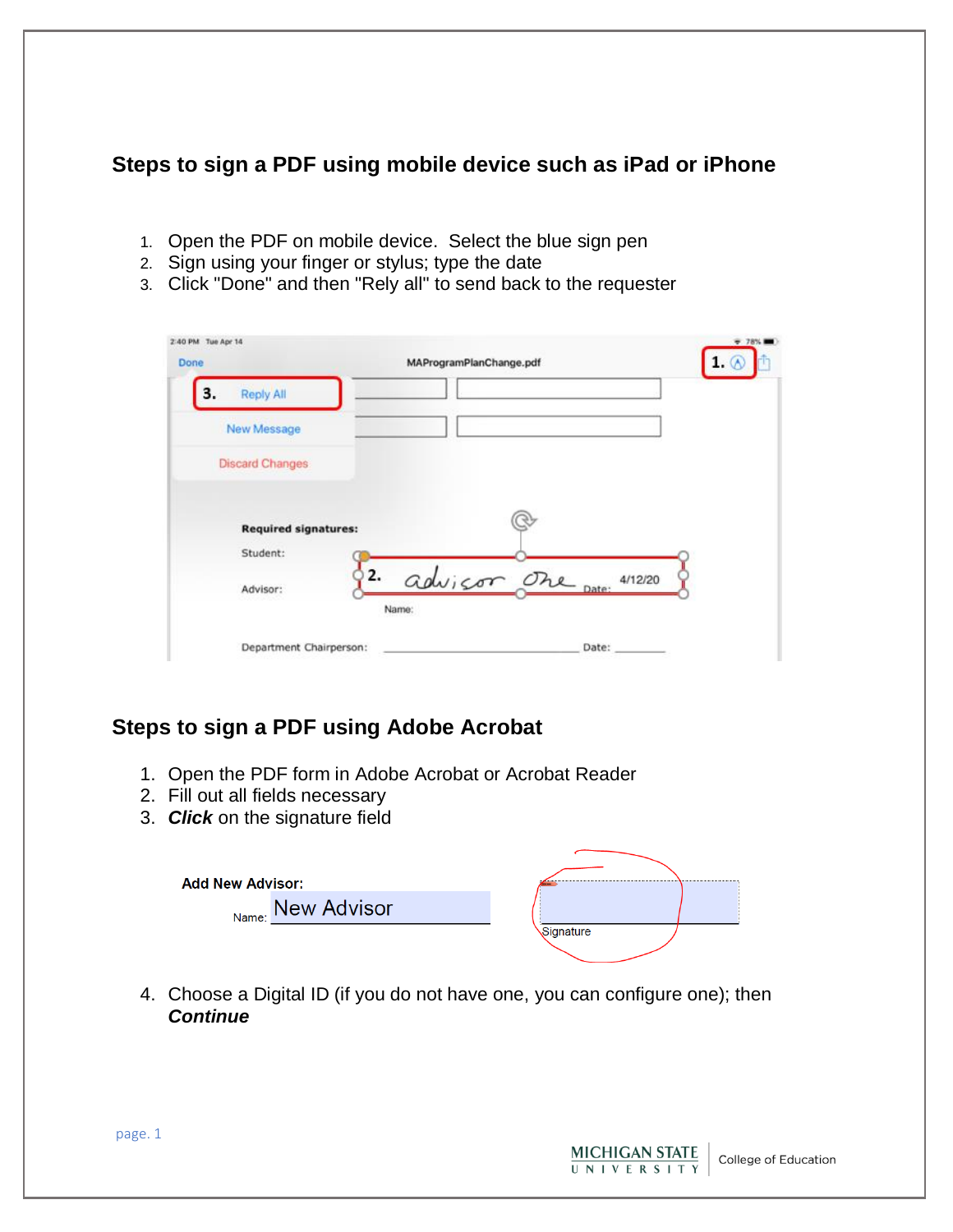| Sign with a Digital ID                                                                      | $\times$            |
|---------------------------------------------------------------------------------------------|---------------------|
| Choose the Digital ID that you want to use for signing:                                     | Refresh             |
| <b>Dave Dai</b> (Digital ID file)<br>Issued by: Dave Dai, Expires: 2025.04.13               | <b>View Details</b> |
| <b>MSU ITS Support</b> (Digital ID file)<br>Issued by: MSU ITS Support, Expires: 2025.04.13 | <b>View Details</b> |
| Configure New Digital ID                                                                    | Continue<br>Cancel  |

5. Enter a *PIN* for the Digital ID; then click blue *Sign*

| Sign as "Dave Dai"                               | $\times$                       |
|--------------------------------------------------|--------------------------------|
| Appearance<br>Created 2020.04.13 13:32:09 -04' V | Create<br>Edit                 |
| Dave Dai<br>ave                                  | 2020.04.13<br>15:39:50 -04'00' |
|                                                  | View Certificate Details       |
| Review document content that may affect signing  | Review                         |
| Enter the Digital ID PIN or Password,            | <b>Back</b><br><b>Sign</b>     |

6. Save the PDF and send PDF file back to requester as email attachment

**MICHIGAN STATE** 

UNIVERSITY

College of Education

If you need technical help, reach out to Dave Dai, [daix@msu.edu](mailto:daix@msu.edu)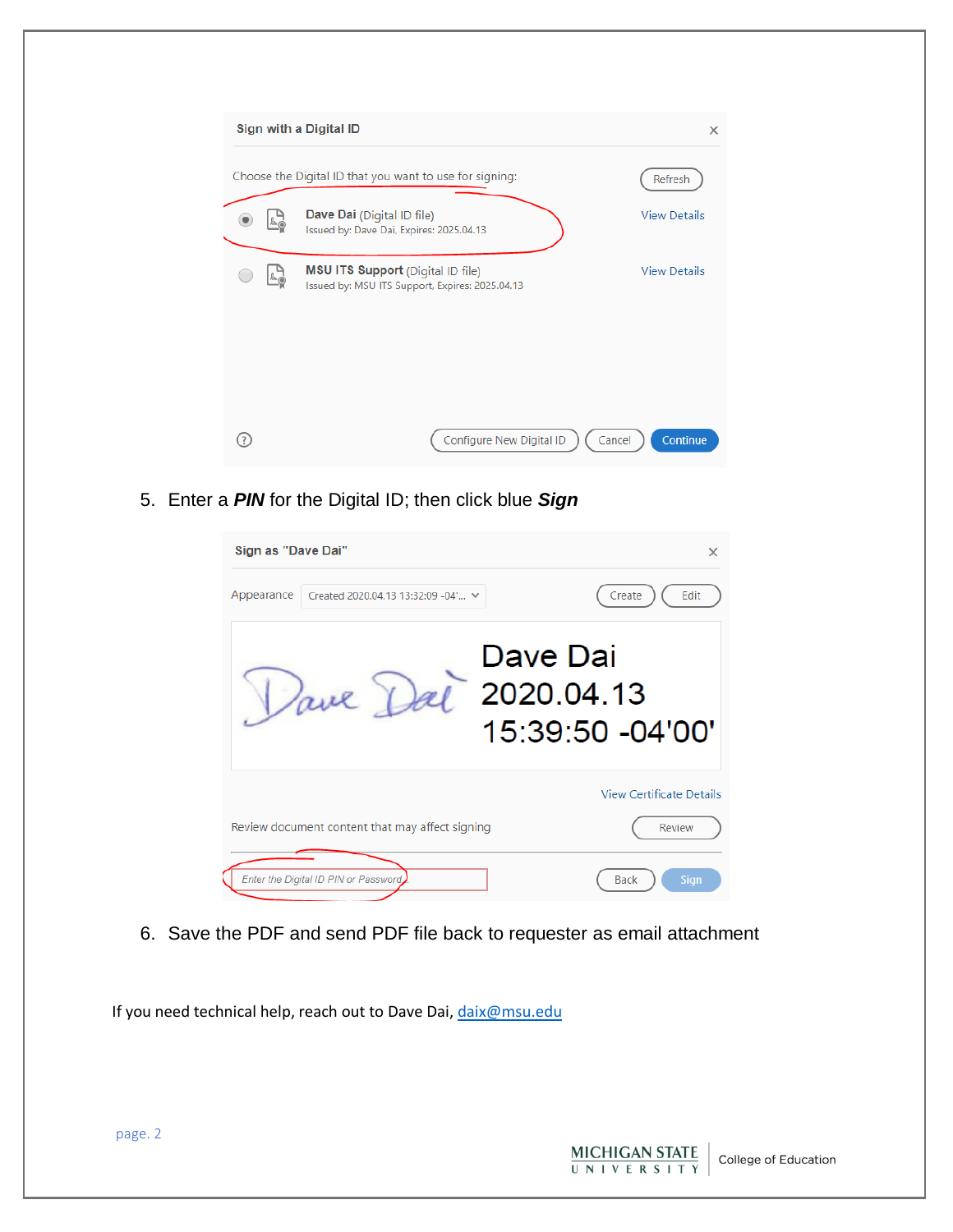# **Steps to add signature in a WORD file on Windwos PC**

# **(MAC users see Page 3)**

- 1. Save a copy of the document to you local computer. Do not open directly from email attachment.
- 2. Once you have opened the WORD document, you will be notified at the top menu bar with two yellow alerts. **DO NOT** click on either button.

|      | $\Box$ 5 $\cdot$ 0 $\cdot$ 5 |        |        |        |                                                                                    |                 |                 |      | PhDDissertOralDefense Lisee - Word |                                      |  |
|------|------------------------------|--------|--------|--------|------------------------------------------------------------------------------------|-----------------|-----------------|------|------------------------------------|--------------------------------------|--|
| File | Home                         | Insert | Desian | Layout | References                                                                         | <b>Mailings</b> | Review          | View | <b>ACROBAT</b>                     | $\Omega$ Tell me what you want to do |  |
| A    |                              |        |        |        | MARKED AS FINAL An author has marked this document as final to discourage editing. |                 |                 |      | Edit Anyway                        |                                      |  |
|      | <b>SIGNATURES</b>            |        |        |        | This document contains recoverable signatures.                                     |                 | View Signatures |      |                                    |                                      |  |
|      |                              |        |        |        |                                                                                    |                 |                 |      |                                    |                                      |  |

- 3. To add your signature, double click signature box next to the "**X**."
- 4. A Sign box will appear where you can type you name out to use as your signature, or you can *upload an image* you might have stored on your computer.
- 5. When you are ready to sign, click **Sign.**
- 6. Save the document and send it back to requester.

|           | Sign<br>י                                                                                             | $\times$ |
|-----------|-------------------------------------------------------------------------------------------------------|----------|
|           | $\bigcirc$<br>See additional information about what you are signing                                   |          |
|           | Before signing this document, verify that the content you are signing is correct.                     |          |
|           | Type your name below, or click Select Image to select a picture to use as your<br>signature:          |          |
|           | x<br>Select Image<br>Advisor 2                                                                        |          |
| Advisor 2 |                                                                                                       |          |
|           | To include information about the signer, click the details button.<br>Details                         |          |
|           | ddfb306a-8815-4790-af1f-f1d5a20dec1a<br>Signing as:<br>Change<br>MS-Organization-Access<br>Issued by: |          |
|           | Sign                                                                                                  | Cancel   |

More tips on adding a signature, see the video on [this web page.](https://www.bettercloud.com/monitor/the-academy/how-to-add-a-signature-to-a-word-document/)

# **Steps to add signature in a WORD file on Mac**

1. Open the Word document you need to sign and go to the insert menu and select **Pictures** and then **Picture from file…**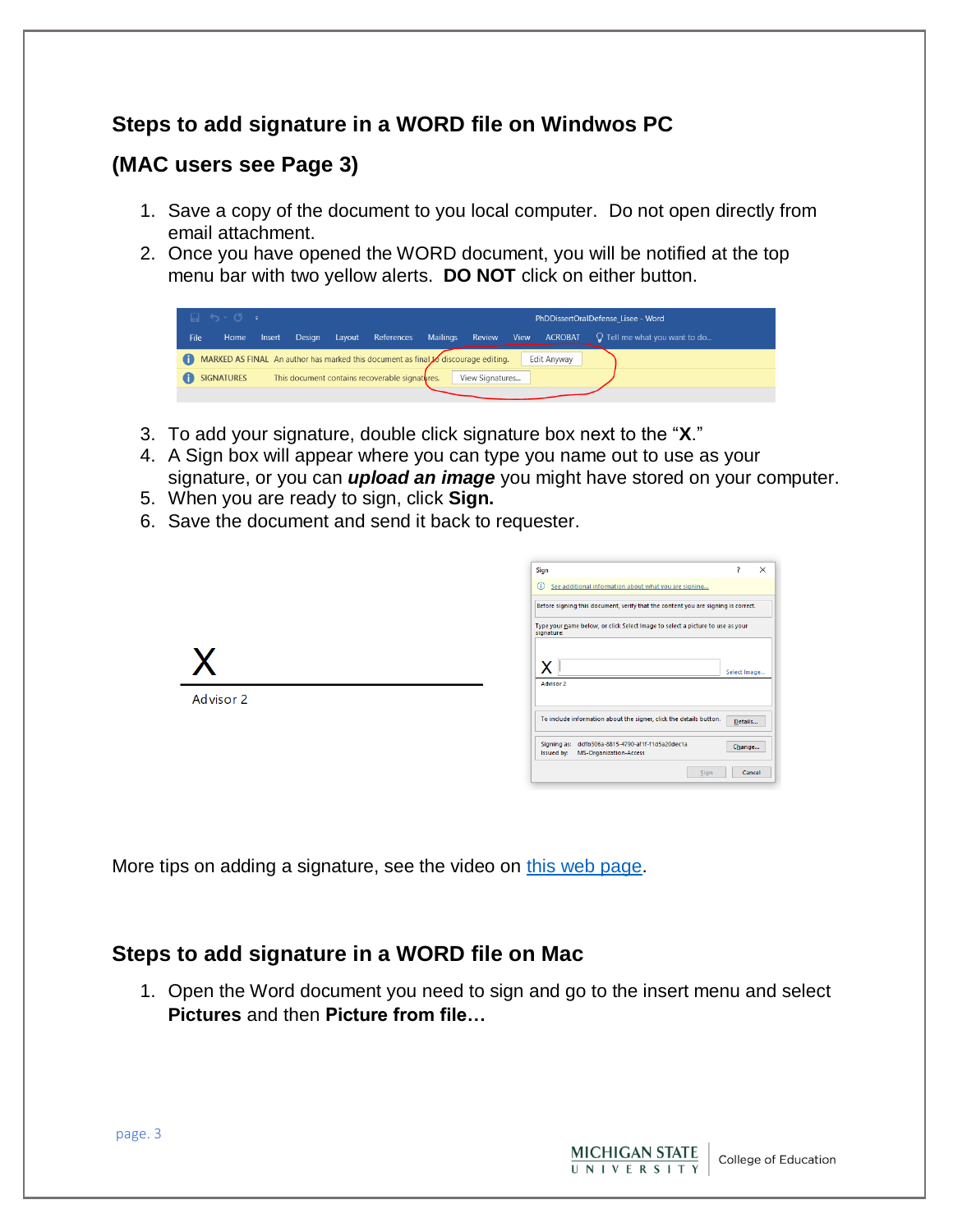| <b>Insert</b>   | Format | Tools | Table Window                                                  | Help |  |
|-----------------|--------|-------|---------------------------------------------------------------|------|--|
| <b>Pictures</b> |        |       | Photo Browser                                                 |      |  |
| Shape           |        |       | <b>Picture from File</b>                                      |      |  |
| <b>SmartArt</b> |        |       | <b>Online Pictures</b>                                        |      |  |
| Chart           |        |       | $\frac{2}{3}$ - $\frac{1}{3}$ - $\frac{1}{3}$ - $\frac{1}{3}$ |      |  |
| Tahle           |        |       |                                                               |      |  |

- 2. Select the picture of your signature. If you do not have a signature you should sign a blank sheet of paper and take a picture of it with your phone.
- 3. The image of your signature will appear in the document. Resize it as needed.

| Favorites<br><b>I</b> Recents<br>$A$ Applications<br>Desktop<br><b>Documents</b><br><b>D</b> Downloads<br>Creative Cloud<br>OneDrive - Mic | AvayalXWork7.4.21.1.dmg<br>ħ<br>bout<br><b>B</b> Faculty and Instructors<br>Michigan State University<br>mysignature<br>ser lame<br>OneDrive - Mate University ▶<br>Screen Shotat 9.06.47 AM<br>Steps to signor WORD file<br>œ<br>testpdf.docx<br>testpdf.pdf |
|--------------------------------------------------------------------------------------------------------------------------------------------|---------------------------------------------------------------------------------------------------------------------------------------------------------------------------------------------------------------------------------------------------------------|
|                                                                                                                                            | ame<br>Name:                                                                                                                                                                                                                                                  |

4. Right click or Control-Click the image and go to **Wrap Text** and select **In front of Text.**